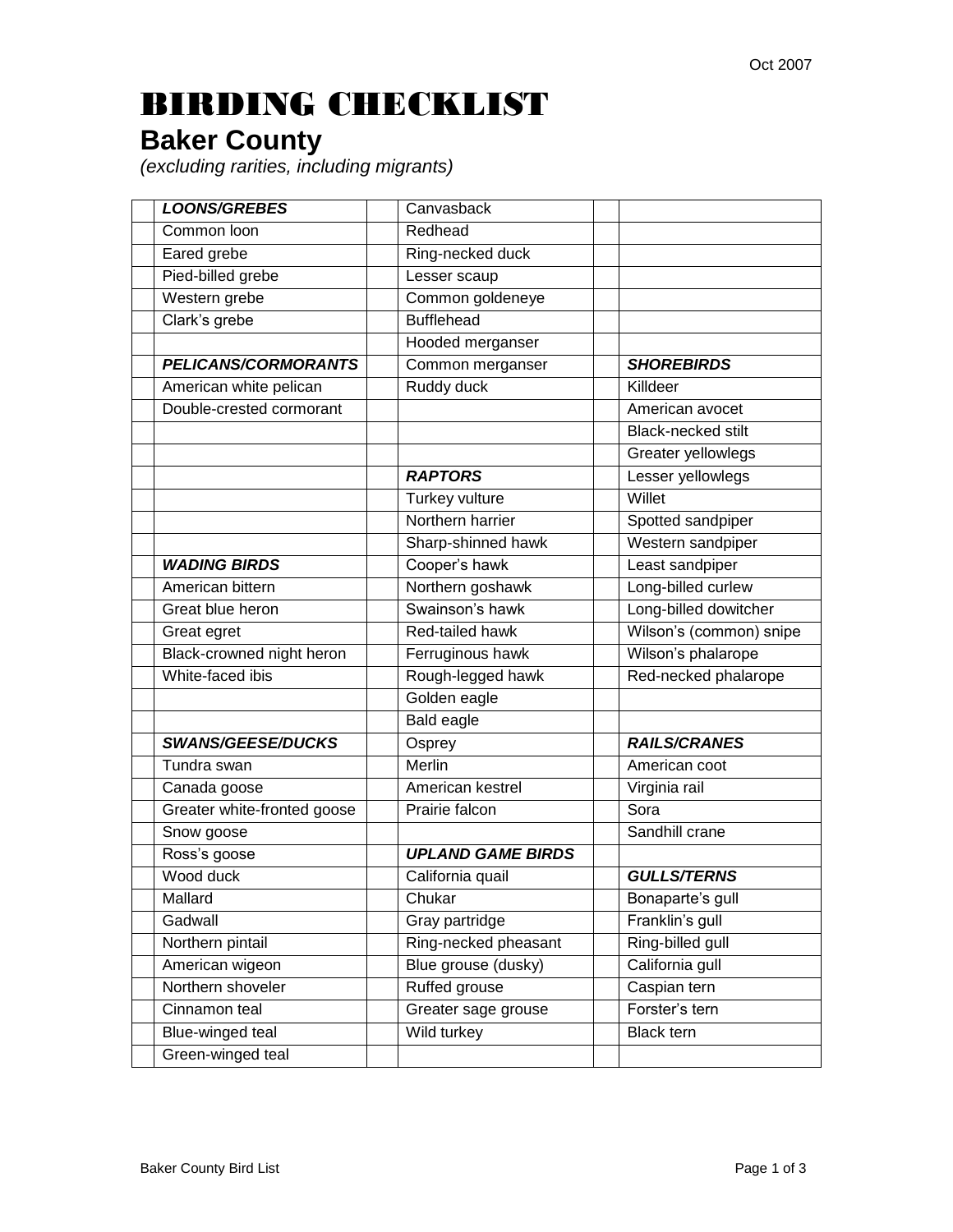| <b>NIGHTJARS/NIGHTHAWKS</b>                 | <b>LARKS</b>                                        | <b>PIPITS</b>                        |
|---------------------------------------------|-----------------------------------------------------|--------------------------------------|
| Common poorwill                             | <b>Horned lark</b>                                  | American pipit                       |
| Common nighthawk                            |                                                     | <b>WAXWINGS</b>                      |
|                                             |                                                     | Bohemian waxwing                     |
|                                             | <b>SWALLOWS</b>                                     | Cedar waxwing                        |
| <b>HUMMINGBIRDS</b>                         | Northern rough-winged sw.                           |                                      |
| Black-chinned hummingb.                     | <b>Bank swallow</b>                                 | <b>WOOD-WARBLERS</b>                 |
| Calliope hummingbird                        | Violet-green swallow                                | Orange-crowned                       |
|                                             |                                                     | warbler                              |
| Rufous hummingbird                          | Tree swallow                                        | Nashville warbler                    |
|                                             | Cliff swallow                                       | Yellow warbler                       |
| <b>KINGFISHERS</b>                          | <b>Barn swallow</b>                                 | YR (Audubon's) warbler               |
| <b>Belted kingfisher</b>                    |                                                     | YR (Myrtle) warbler                  |
| <b>SWIFTS</b>                               | <b>CHICKADEES/ALLIES</b>                            | Townsend's warbler                   |
| Vaux's swift                                | Black-capped chickadee                              | MacGillivray's warbler               |
|                                             | Mountain chickadee                                  |                                      |
|                                             |                                                     | Common yellowthroat                  |
| <b>WOODPECKERS</b>                          | <b>Bushtit</b>                                      | Wilson's warbler                     |
| Lewis's woodpecker                          |                                                     | Yellow-breasted chat                 |
| Williamson's sapsucker                      | <b>NUTHATCHES/CREEPERS</b>                          |                                      |
| Red-naped sapsucker                         | Red-breasted nuthatch                               |                                      |
| Downy woodpecker                            | White-breasted nuthatch                             |                                      |
| Hairy Woodpecker                            | Pygmy nuthatch                                      |                                      |
| White-headed woodpecker<br>Northern flicker | Brown creeper                                       | <b>TANAGERS</b><br>Western tanager   |
| Pileated woodpecker                         |                                                     |                                      |
|                                             | <b>WRENS</b>                                        | <b>GROSBEAKS</b>                     |
| <b>FLYCATCHERS</b>                          | House wren                                          | Black-headed grosbeak                |
| Olive-sided flycatcher                      | Winter wren                                         |                                      |
| Western wood pewee                          | Marsh wren                                          | <b>BUNTINGS</b>                      |
| Willow flycatcher                           | Rock wren                                           | Lazuli bunting                       |
| Hammond's flycatcher                        | Canyon wren                                         |                                      |
| Ducky flycatcher                            |                                                     |                                      |
| Gray flycatcher                             | <b>OLD WORLD</b><br><b>WARBLERS/THRUSHES/ALLIES</b> | <b>SPARROWS/ALLIES</b>               |
| Say's phoebe                                | American dipper                                     | Spotted towhee                       |
| Eastern kingbird                            | Golden-crowned kinglet                              | Green-tailed towhee                  |
| Western kingbird                            | Ruby-crowned kinglet                                | Sage sparrow                         |
|                                             | Townsend's solitaire                                | Brewer's sparrow                     |
| <b>SHRIKES/VIREOS</b>                       | Mountain bluebird                                   | Chipping sparrow                     |
| Northern shrike                             | Western bluebird                                    | Grasshopper sparrow                  |
| Loggerhead shrike                           | Varied thrush                                       | Savannah sparrow                     |
| Warbling vireo<br>Cassin's vireo            | American robin                                      | Vesper sparrow                       |
|                                             | Veery                                               | Lark sparrow                         |
| JAYS/CROWS/ALLIES                           | Swainson's thrush<br>Hermit thrush                  | White-crowned sparrow<br>Fox sparrow |
| Steller's jay                               |                                                     | Song sparrow                         |
| Blue jay                                    | <b>MIMIDS</b>                                       | Lincoln's sparrow                    |
| Gray jay                                    | Gray catbird                                        | Dark-eyed junco                      |
| Clark's nutcracker                          | Sage thrasher                                       |                                      |
| <b>Black-billed magpie</b>                  |                                                     |                                      |
| Common raven                                | <b>STARLINGS</b>                                    |                                      |
| American crow                               | European starling                                   |                                      |